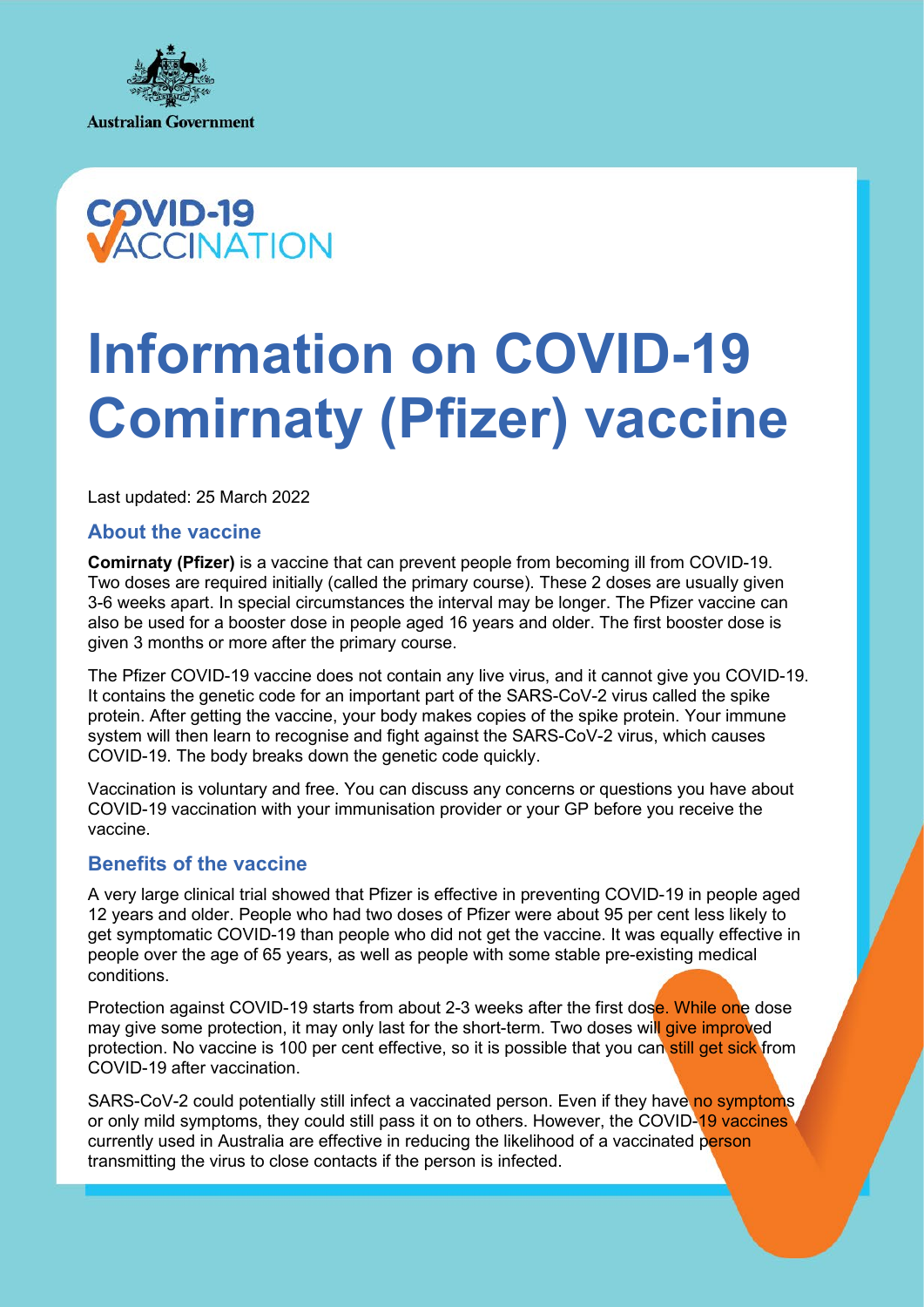This is why after vaccination it is important to continue other preventative measures like:

- physical distancing
- hand washing
- wearing a face mask
- COVID-19 testing and quarantine/isolation as required by your state/territory.

If you have been vaccinated with Pfizer, you should still get a COVID-19 test if you have symptoms that meet testing criteria according to your local health authority (such as fever, cough, sore throat).

## **Safety of the vaccine**

Pfizer has been safely given to hundreds of millions of people around the world. Spikevax (Moderna) and Pfizer COVID-19 vaccines both have a very rare risk of heart inflammation (myocarditis or pericarditis). This is more commonly seen in males aged under 30 years after the second dose. In some countries, myocarditis and pericarditis have been reported more commonly after Moderna than after Pfizer.

Most people who have had these conditions after their vaccine have recovered fully. The benefits of vaccination outweigh this very rare risk and vaccination is still recommended for all eligible age groups.

For current information on the frequency and severity of myocarditis and pericarditis following Moderna and Pfizer, please refer to the Australian Technical Advisory Group on Immunisation [Weekly COVID-19 meeting updates,](https://www.health.gov.au/committees-and-groups/australian-technical-advisory-group-on-immunisation-atagi#statements) available at the Department of Health website: [www.health.gov.au/news.](http://www.health.gov.au/news)

## **Who can receive this vaccine**

People aged 5 years and older can receive the Pfizer COVID-19 vaccine for their primary course.

For more information about vaccination in children aged 5 to 11 years see the Pfizer consent [form for parents and guardians of children aged 5 to 11 years.](https://www.health.gov.au/resources/collections/covid-19-vaccine-information-and-consent-form-for-parents-and-guardians-of-children-aged-5-to-11-years)

People aged 16 years and older can receive Pfizer vaccine for their booster or winter dose.

## **Booster doses**

A booster dose refers to an additional vaccine dose after the primary vaccine course. It is intended to strengthen and prolong protection against COVID-19.

If you are 16 years or older, you can receive a dose of Pfizer as a booster if it has been 3 months or more after your primary course. Booster doses are not recommended for younger people at this stage.

Some people at high risk of severe illness from COVID-19 are recommended to have an additional winter booster dose from 4 months after the first booster.

For more information on booster and winter doses see[:https://www.health.gov.au/initiatives](https://www.health.gov.au/initiatives-and-programs/covid-19-vaccines/getting-your-vaccination/booster-doses)[and-programs/covid-19-vaccines/getting-your-vaccination/booster-doses](https://www.health.gov.au/initiatives-and-programs/covid-19-vaccines/getting-your-vaccination/booster-doses)

## **Staying up to date**

To be considered up to date with COVID-19 vaccination, you must have completed all the doses recommended for your age and health status.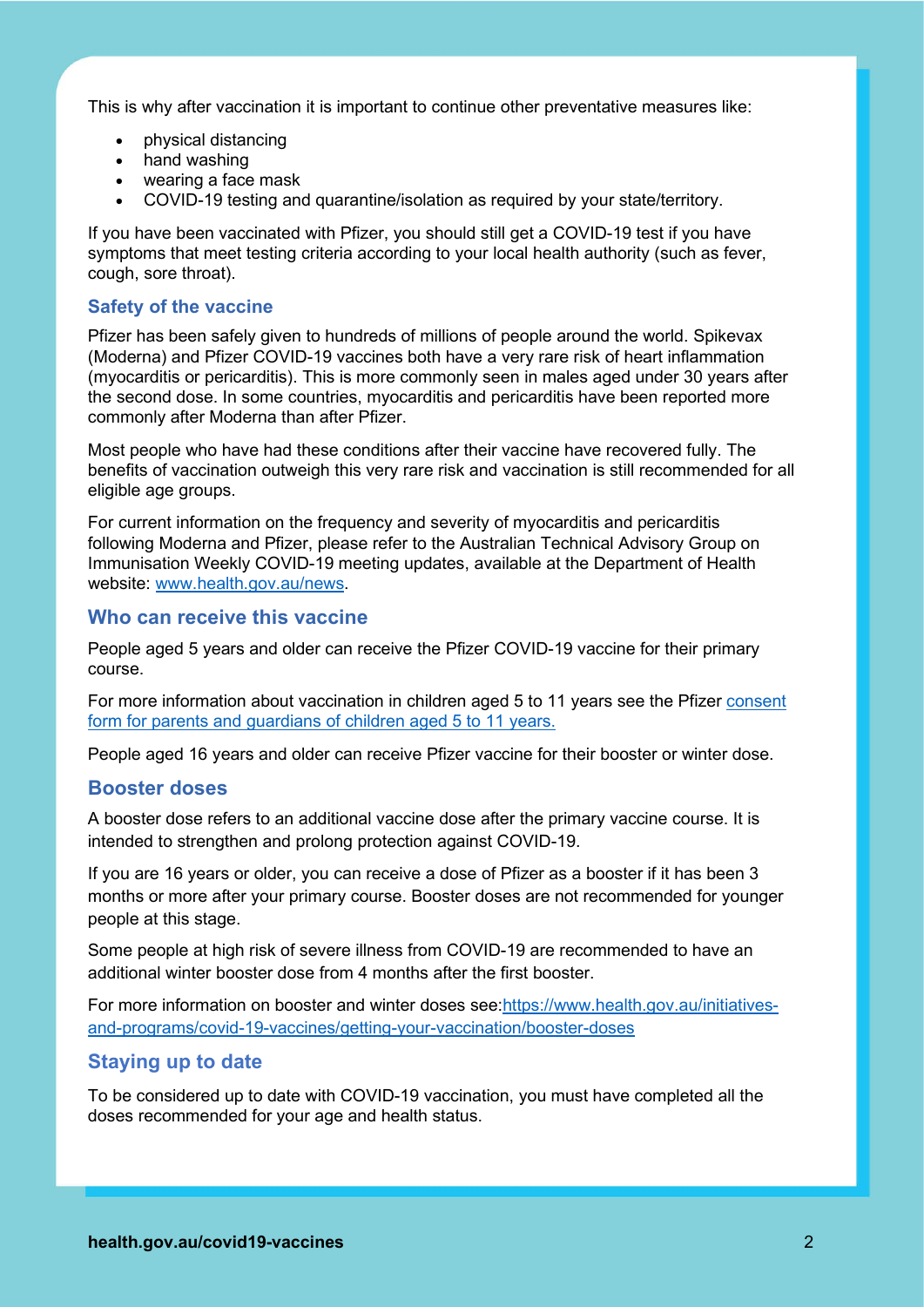Find out about how to stay up to date with COVID-19 vaccines at: [https://www.health.gov.au/initiatives-and-programs/covid-19-vaccines/getting-your](https://www.health.gov.au/initiatives-and-programs/covid-19-vaccines/getting-your-vaccination/stay-up-to-date)[vaccination/stay-up-to-date](https://www.health.gov.au/initiatives-and-programs/covid-19-vaccines/getting-your-vaccination/stay-up-to-date)

## **Who should not receive this vaccine**

You should not receive this vaccine if you have had:

- **anaphylaxis** (a type of severe allergic reaction) to a previous dose of an mRNA COVID-19 vaccine (i.e. Pfizer or Spikevax (Moderna))
- **anaphylaxis after exposure to any component of the vaccine**, including polyethylene glycol (PEG)
- **any other serious adverse event** that, following review by an experienced immunisation provider or medical specialist, was attributed to a previous dose of an mRNA COVID-19 vaccine (i.e. Pfizer or Moderna) and without another cause identified**.**

# **Precautions for vaccination**

People with certain conditions may need additional precautions such as staying for 30 minutes of observation after having their vaccine or consulting an allergy specialist. Tell your immunisation provider if you have had:

- an **allergic reaction to a previous dose** or to an ingredient of an mRNA COVID-19 vaccine (i.e. Pfizer or Moderna)
- **anaphylaxis to other vaccines or to other medicines**. Your provider can check to ensure there are no common ingredients with the COVID-19 vaccine you are receiving
- confirmed mastocytosis with recurrent anaphylaxis that requires treatment.

If **you have a bleeding disorder** or you are **taking a blood-thinning medication**  (anticoagulant), tell your immunisation provider. Your immunisation provider can help determine whether it is safe for you to have an intramuscular injection and help decide the best timing for injection.

# **Special circumstances to discuss before vaccination**

## **People with precautionary conditions for Pfizer**

People with a history of any of the following conditions can receive Pfizer but advice should be sought from a GP, immunisation specialist or cardiologist about the best timing of vaccination and whether any additional precautions are recommended:

- Recent (i.e. within the past 3 months) myocarditis or pericarditis
- Acute rheumatic fever (i.e. with active myocardial inflammation) or acute rheumatic heart disease
- Acute decompensated heart failure.

Tell your doctor if you had myocarditis or pericarditis diagnosed after a previous dose of Pfizer or Moderna.

## **People with weakened immune systems (immunocompromise)**

People with immunocompromise includes those who have a medical condition that weakens their immune system. It also includes those who may be taking medications that suppress their immune system. Pfizer is not a live vaccine. It is safe in people with immunocompromise.

People with severe immunocompromise are recommended to have a 3rd dose of Pfizer for their primary course. Severely immunocompromised people aged 16 years and over who received a 3rd primary dose are recommended to receive a booster dose (i.e. 4th dose) at 3 months, in line with the timing for the general population. Severely immunocompromised people are recommended to receive a winter dose from 4 months after the first booster dose.